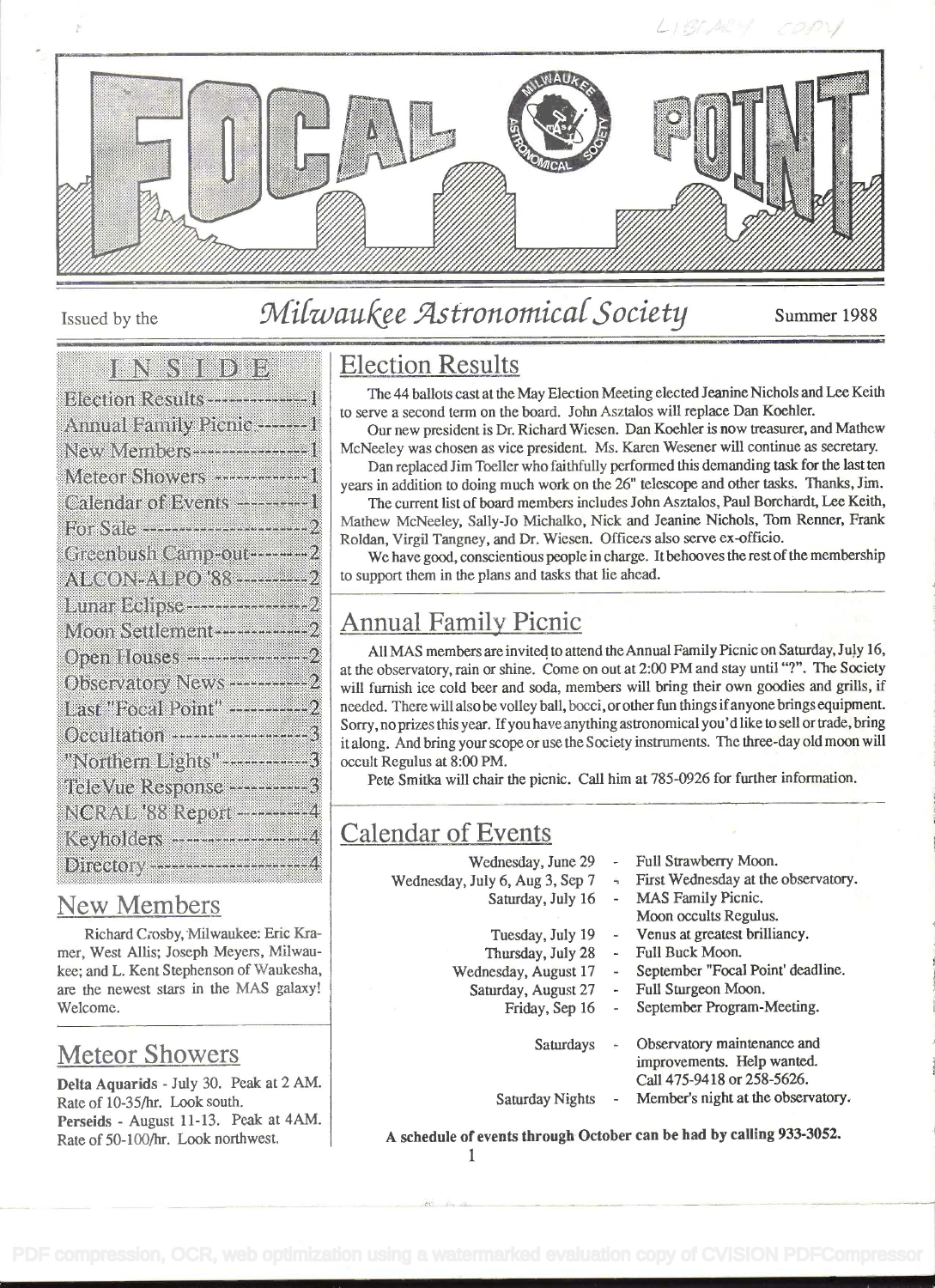#### For Sale

. An 8" Pyrex blank and tool. \$25 for both. Please call Leo Kohiman at 548-0480.

. Edmund ASTROSCAN 2001 4.25" f/ 5 rich field reflector. Excellent condition. Includes base-tripod adapter, rifle sight finder, 28mm RKE eyepiece, canying strap. Asking \$195. Contact Mike Wolkomir, 871-6202 evenings.

## ALCON-ALPO '88

The Omaha Astronomical Society will host the combined meetings of the Asociation of Lunar andPlanetary Observers (ALPO) and theAstronomical League (AL). The meting will be held at the lowaWestern Community College near Council Bluffs, Iowa, near Omaha, Nebraska. The convention will convene from July 27 through July 30,1988.

For details, please refer to your copy of "Northern Lights" and the "Reflector" which you have recently received.

Your "Focal Point" editor has some general information. Call (4 14) 933-3052.

#### Lunar Eclipse

Here is something for everyone, a partial eclipse of the moon will occur in the morning of Saturday, August 27. The view should be good in the Milwaukee area.

The eclipse begins at 2:52 AM CST and ends at 7:17 AM CST.

## Open Houses

Public Open Houses will take place at the observatory on; July 8 (Deep Sky), July 22 (The Moon), Aug 5 (Meteors), Aug 19 (Stars), Sep 16 (Telescopes), Sep 30 (Mars), Oct 14 (General Astronomy), all on Friday nights, starting at 8:00 PM.

Bring a sweater or jacket and mosquito repellant. The observatory is located at 18850 W. ObservatoryRoad, New Berlin. If you get lost, call 542-9071.

Members! Call Frank Roldan at 423- 0210 if you can help, or just come on out. We need 'scope operators, guides, and parking attendants. Bring your 'scopes or use ours.

#### Last "Focal Point"

This is your last "Focal Point" until September. Best wishes for a safe, enjoyable summer. The next general meeting will be held on Friday, September 16.

## Greenbush Camp-out

The Greenbush summer campers mayjoin the Star-Party camp-out at the Greenbush Kettle Morraine campsite #6. Enjoy a dark, moonless sky and see the stars! The Perseid meteor showers will be at their peak. How many will you see?

Bring your tent, telescope, warm clothes, and firewood. When? Friday through Sunday, August 11-14. Call John Asztalos at 258-5626 for details.



#### Moon Settlement

Moon settlement will be the subject of a one day conference to be held on Saturday, July 16, 1988, from 9 AM to 4:30 PM at the Milwaukee School ofEngineering Library, 500 East Kilbourn Avenue, Milwaukee.

The central theme of the 1st Annual Milwaukee Space Week Conference sponsored by the Milwaukee Lunar Reclamation Society, is focused on the WHY and HOW of developing human settlements on our nearest cosmic partner - the MOON. Development of the necessary technology and infrastructure is a key first step towards a significant permanent human settlement off planet.

The program features many speakers versed in space technology, as well as displays and models on exhibit.

The deadline for the \$4.00 preregistration fee is June 30, 1988. After that the fee will be \$6.00 for the day. For a brochure with full information please write the:

Milwaukee Lunar Reclamation Society

P.O. Box 2102

Milwaukee, Wisc. 53201-2102.

Your "Focal Point" editor can supply some information. Please call 933-3052.

#### Observatory News

The freshly painted Quonset hut auditorium looks great! The office has been carpeted thanks to a carpet donor. Whatever happened to the 26" telescope? Nothing. It's in fine shape. Work is underway to computerize the drive. Still working on the stubborn dome slit. The building interior is not yet finished, but it will be open for Open House night visitors.

NOTE! John Asztalos (258-5626) will be Acting Director in the absence of Gerry Samolyk.

Keep your eye on the sky this summer. Mars will be the star attraction, approaching to within 36.3 million miles of our Earth, growing brighter until September 26-27, not repeating this great performance until year 2003!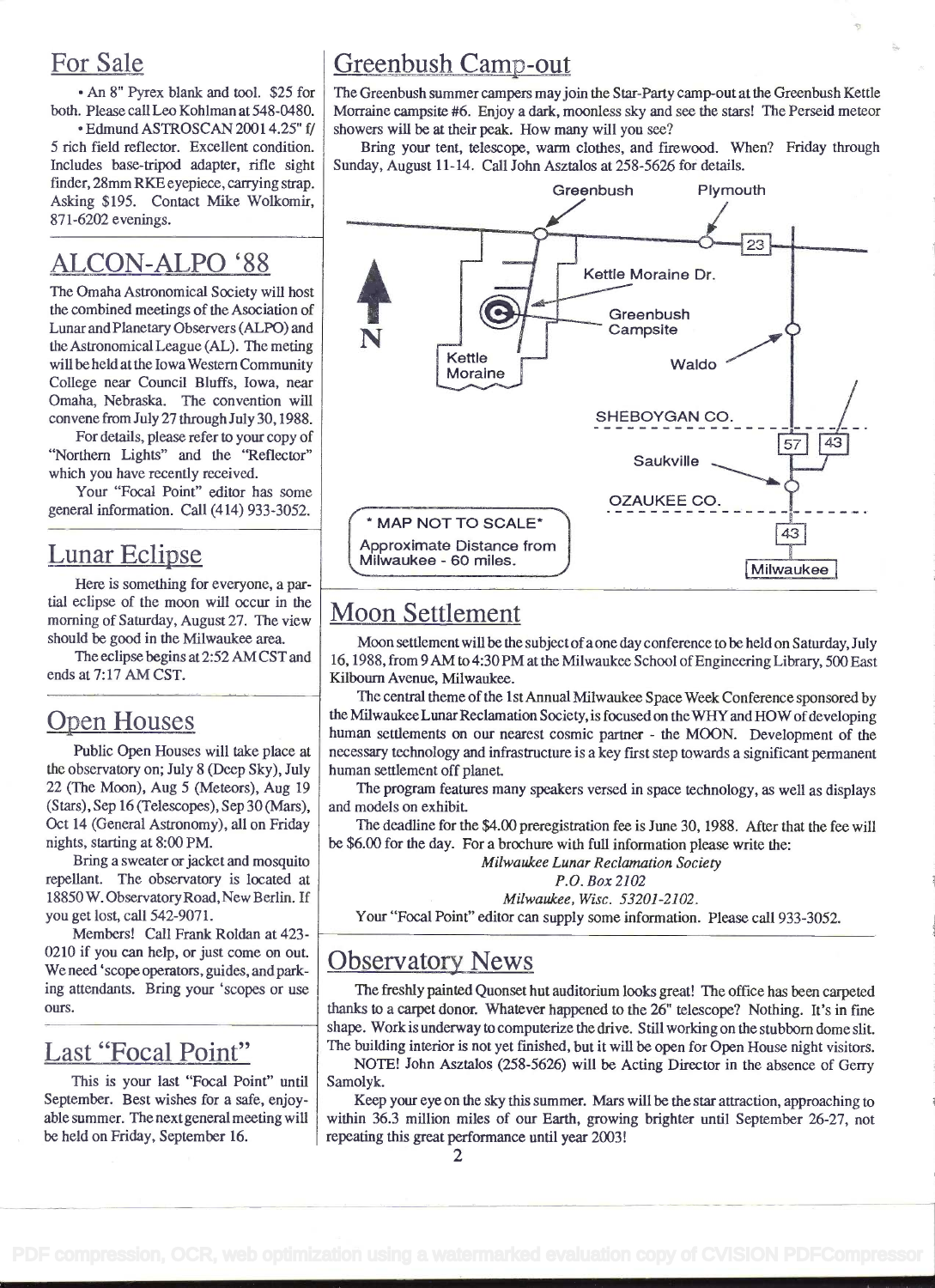#### **Occultation**

An occultation of M-45 (the Pleiades) by the moon will occur on Friday Morning, September 1-2 at 5:41-8:30 UT (12:41-3:30) AM CDT). This passage will feature dark limb reappearances on a 60% sunlit moon. Please call John Asztalos at 258-5626 for full details. Here is a great opportunity to learn occultation timingprocedures! Eleven observers of the September 1987 passage recorded 99 contacts and reappearances of 24 stars.

#### "Northern Lights"

"Northern Lights", the official North Central Region of the Astronomical League quarterly newsletter will soon publish its July edition. Editor Ray Wendt will accept newsy astronomical articles of general interest. MAS members receive "Northern Lights" free as a membership benefit. Subscriptions are \$2.50 per year for four editions.

Send your article(s) and/or subscription to:

Ray Wendt, Editor 4834 N. 70th Street Milwaukee, Wisc. 53218

## Tele Vue Perspective on S&K Review

#### by Barry Santini

Rodger Gordon's recent review of 9 low power eyepieces in the May 1988 issue of "Sky & Telescope" points up the problems inherent in any product review performed by one observer on one telescope. For instance, in a review purported to be a new performance and data base for long focal length eyepieces, why did he simply accept all the manufacturer supplied specifications as fact, without careful, scientific verification of them?

Although he correctly defined apparent and true fields of view, none of the eyepieces had this easy-to-test area verified. He could have, by simply holding up any two eyepieces, on to each eye against a reasonably well lit background, viewed the edge of the field stop clearly.

The apparent angle subtended by this stop at the observer's eye is referred to as the *apparent field*. Performing this test, Rodger would have been able to compare the apparent fields in relative fashion, and would had, despite competitor's claims, seen that the Tele Vue 55mm Plossl has a greater apparent field than the competing 56mm. The amateur can make this easy test himself even during the day!

In the same way, Rodger would have seen that the "40mm" eyepieces of 1.25" diameter (he said are available from some importers) cannot deliver a 50 degree apparent field. Our 40mm Plossl, which has a correctly stated 43 degree apparent field, already had the largest true field possible in 1.25" eyepieces. The 40mm Plossl's field stop is, essentially, the internal diameter of the 1.25" eyepiece barrel.

By limiting testing to only a relatively short focal length, non-flat field refractor, the reviewer failed to recognize that the focal planes of refractors curve the opposite way from reflectors. (Toward the objective in refractors and away in reflectors.)

When Rodger tested for edge defmition, would his results possibly have been different if he had used a reflector? (His caveat that "amateurs with different performance goals or different telescopes" getting different results is simply too weak.) Also, during this edgedefinition testing, did he "refocus" to eliminate differences in field curvature before recording his observations? Perhaps if he had tested the eyepieces on a flat-field telescope (as we de), his results would have been different.

He also ignored significanteye defects which can influence observations made with a large eye pupil, such as astigmatism and spherical aberration. His mention of the human eye's imperfect color correction at low powers (which implies a large eye pupil) is, at best, only theoretical. When was the last time you saw color fringing with your naked eye? (The brain is a marvelous image processor.) I do not believe Rodger took into account, when he mentioned that the Clave appeared to have the best center-to-edge performance, that perhaps it was the Clave's smaller apparent field and its edge vignetting which combined to produce this impression. (It is important to note that apparent field size and edge-of-field vignetting clearly affect edge-of-field performance in eyepieces.)

By limiting his testing of the eyepieces to only a single telescope, Rodger was also led to incormctly conclude which eyepiece had the largest true field. As we know, the eyepiece's field stop defines the true field, and a simple measurement of its diameter (from the filterend) would have shown that the Tele Vue 55mm Plossl has the largest true field possible in a 2" eyepiece. (The 55mm has no field-stop, per se. Rather, the lower internal edge of its 2" eyepiece barrel is the designed field stop.)

For this reason, a test of these eyepieces on any reflector equipped with a common (and desirable) low-profile 2" focuser would have revealed not only the SSmm's larger true field, but that it is important for observers to be aware of the vignetting effects that can be contributed by the size and location of a star diagonal, as well as the length and diameter of the focuser tube.

All of the above points out that a truly representative *ranking* of these eyepieces would have been most successfully achieved by employing multiple observers with several different telescopes. Most importantly, the statement "that is makes no sense to purchase a 50mm or longer focal length eyepiece unless the telescope is ff7 or slower" demands further examination. This advice may be true for reflectors, where the growth ofthe black spot in the exitpupil caused by the secondary mirrorresults in light loss and shadowing. However, for refractors, it doesn't matter how fast the scope is or how large the exit pupil is. Heresy? No! Because you already have the maximum brightness and resolution the eyecan use in these situations where the exitpupil is larger thattheobserver'spupil. In effect, you trade unused aperture for larger true fields at the lower powers produced by these long focal length eyepieces. And, it is important to note that the use of a 2" barrel permits an observer to realize  $3x$  greater field area versus a 1.25" barrel eyepiece. Amateurs are cautioned to avoid the lure of a 2" eyepiece beyond our 55mm. Longer focal lengths will yield no benefit, and the observer will be disappointed to find a reduction in apparent field, a loss of image detail (due to the resultant lower magnification), no gain in true field, and no gain in contrast.

Last, on a minor point, his statement that other examples of the same eyepiece may yield different results is simply exaggerated for most ofthe more costly models. As far as I know, we are the only manufacturer to individually test each ofour eyepieces (at the demanding speed of f/4 on a flat field refractor, the MPT), and have never seen a visual difference.

Reprinted with permission granted by Barry Santini and Al Nagler of Tele Vue Optics, Inc. This article was originally published in Data Library 2 of the Compuserve Astroforum on 5/3/88.